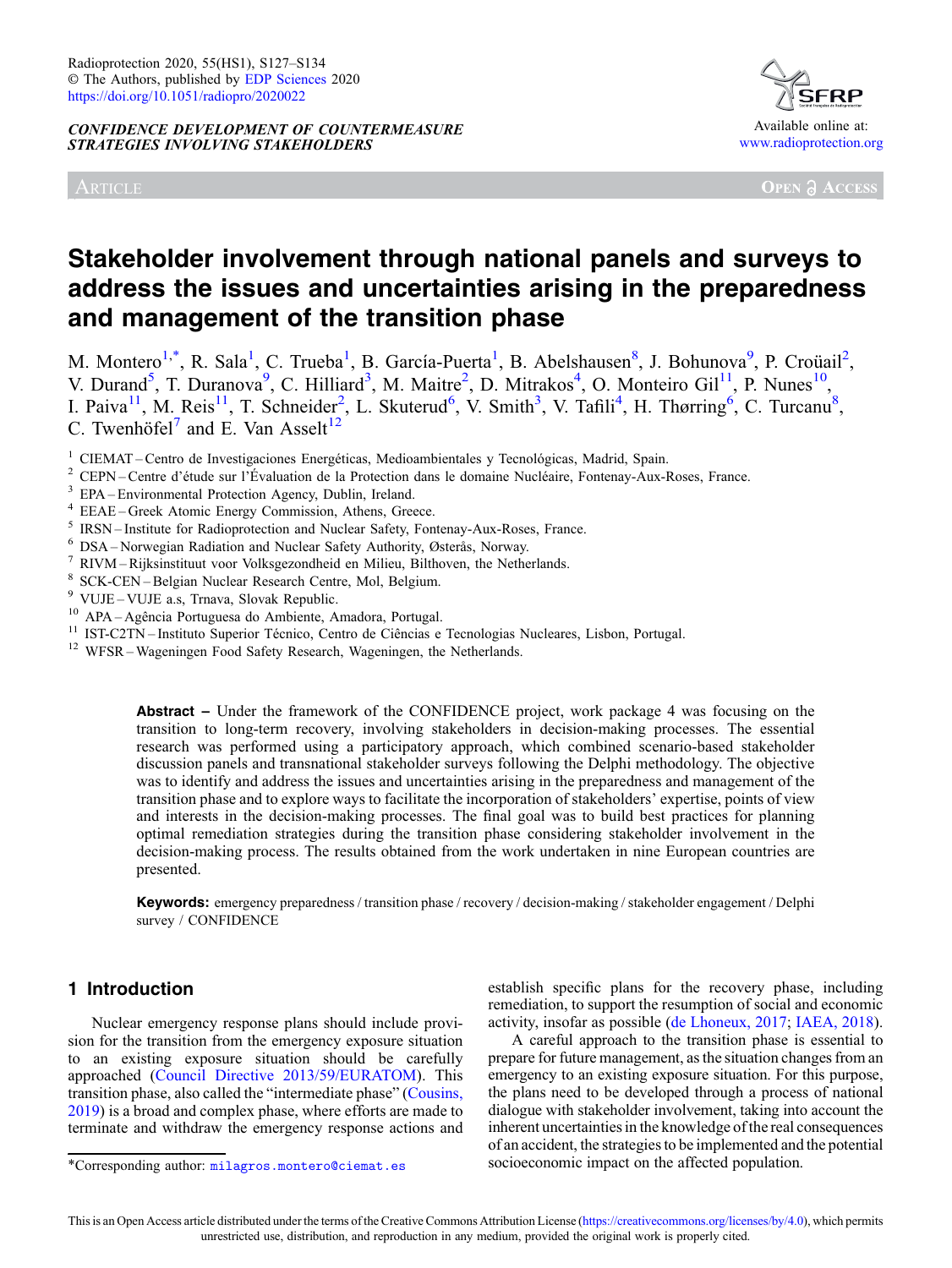The WP4 of the CONFIDENCE project was devoted to improving the preparedness and response during the transition phase after a nuclear accident, specifically by identifying and trying to reduce the uncertainties in the subsequent management of the long-term exposure situation, while reflecting the requirements of the EU Basic Safety Standards (BSS) [\(Council](#page-6-0) [Directive 2013/59/EURATOM\)](#page-6-0). Different tools and participatory approaches have been used to facilitate the incorporation and elucidation of the expertise, the points of view and interests of different stakeholders. The final goal was to build best practices for planning optimal remediation strategies for the transition phase considering stakeholder involvement in the decision-making process.

Previous experiences highlighted the importance of nuclear emergency and recovery preparedness and the need to involve all relevant stakeholders ([Dubreuil](#page-7-0) et al., 2010; [Liland and](#page-7-0) [Skuterud, 2013;](#page-7-0) [Charron](#page-6-0) et al., 2016; [Liutsko](#page-7-0) et al., 2019; [Lochard](#page-7-0) *et al.*, 2019). In addition, using scenarios built on realistic assumptions in stakeholder fora is a key mechanism for successful interaction and feedback at all decision levels, and for better post-accident preparedness [\(Gallego and Montero, 2016](#page-7-0)).

Adopted as a complementary approach, the "Delphi method" has proven a popular tool for identifying and prioritizing issues in diverse research fields [\(Gordon, 1994\)](#page-7-0). It is a structured technique for eliciting and combining responses. The stakeholder Delphi approach, contrary to "classical Delphi" can facilitate the interactive participation and consensus building among dissimilar, hierarchical, and possibly antagonistic stakeholder groups. The experts, local authorities and other non-experts stakeholder are included assuming that their knowledge and opinions are valid inputs to research [\(Bunting, 2010](#page-6-0)). This technique is particularly appropriate when decision-making is required in a political or emotive environment, or when the decisions affect strong factions with opposing objectives. It is also considered a good tool for giving equal attention to minority viewpoints.

Based on these methodologies, a participatory approach to facilitate stakeholder's involvement and provide valuable input in the process of decision-making has been designed in the following way:

- scenario-based stakeholder discussion panels were organised to test and evaluate the national dialogue process with stakeholders during the transition to recovery. What to do and how to proceed in a generic nuclear accident scenario and how to evaluate the potential consequences of decisions and their impacts on achieving acceptable living conditions, were the focus of the discussions;
- a Delphi study, as a series of structured transnational stakeholder consultation surveys, was carried out in parallel to the panels. The specific aim was to involve a higher and more heterogeneous sample of stakeholder in the assessment of the main issues and uncertainties and to select and prioritise the most relevant criteria. The Multi-Criteria Decision Analysis (MCDA) tool developed under the WP6 was used by some national stakeholder panels, which provided a transparent approach for choosing a suitable strategy from a pool of strategies taking into account the different preferences of the involved stakeholders [\(Müller](#page-7-0) et al., 2019, [2020](#page-7-0)).

The methodology, the main results, findings and conclusions are described below.

## 2 Methodology

#### 2.1 Stakeholder panels

Nine national stakeholder panels were set up in different European countries: Belgium, Ireland, France, Greece, The Netherlands, Norway, Slovak Republic, Spain and Portugal. Each of them defined their main concerns and issues of interest, the type and role of the potential stakeholders attending and the connection and coordination with other CONFIDENCE stakeholder panels, foreseen in WP5 [\(Baudé](#page-6-0) et al.[, 2019\)](#page-6-0) and WP6 [\(Duranova](#page-7-0) et al., 2020a). [Tables 1](#page-2-0) and [2](#page-2-0) show, respectively, for nuclear and non-nuclear countries, the overview of the different panels in terms of emergency phases, scenarios and main goals considered.

The panels had a varied composition, including experts and representatives of stakeholders directly involved in postemergency planning and the management of the transition phase, others affected but not involved in such management and/or others unaffected but interested.

Each participating country conducted a "question-driven" table-top exercise, in one or two sessions, based on representative contamination scenarios situated in the transition phase. Common guidelines based on a structured methodology using decision-oriented scenario-analysis were prepared to help the organisation and discussions of the national panels [\(Montero](#page-7-0) et al., 2018). Discussions focussed on an intervention scenario describing the actual and future situation, from a hypothetical accident at a nuclear power plant (NPP) situated in the country or nearby to it. It was based on the contamination pattern monitored after the release was controlled and the contamination was deposited. The different alternative options to address the consequence management and the post-accident recovery planning that might be considered during the transition phase were the focus of the exercise.

Several objectives were pursued:

- to understand the transition phase;
- to follow the timeline and the challenges in the decisionmaking process, including the decisions taken in the early phase of the emergency;
- to identify the critical aspects in the preparedness and response for the recovery;
- to draft an approach to deal with the uncertainties arisen in the transition phase;
- to prepare plans for the subsequent recovery, and;
- to explore how and at what level to engage the stakeholders in the decision-making process.

The results obtained in each national panel were crossanalysed and compiled in a structured grid according to the main issues, criteria and uncertainties identified by the panels (see [Durand](#page-7-0) et al., 2020; [Montero](#page-7-0) et al., 2020).

#### 2.2 Delphi study

An adaptation of the original Delphi methodology ([Campbell](#page-6-0) et al., 2000; Tetzlaff et al., 2012) was carried out with the aim of eliciting the perceptions of stakeholder with diverse backgrounds, and to explore consensus regarding the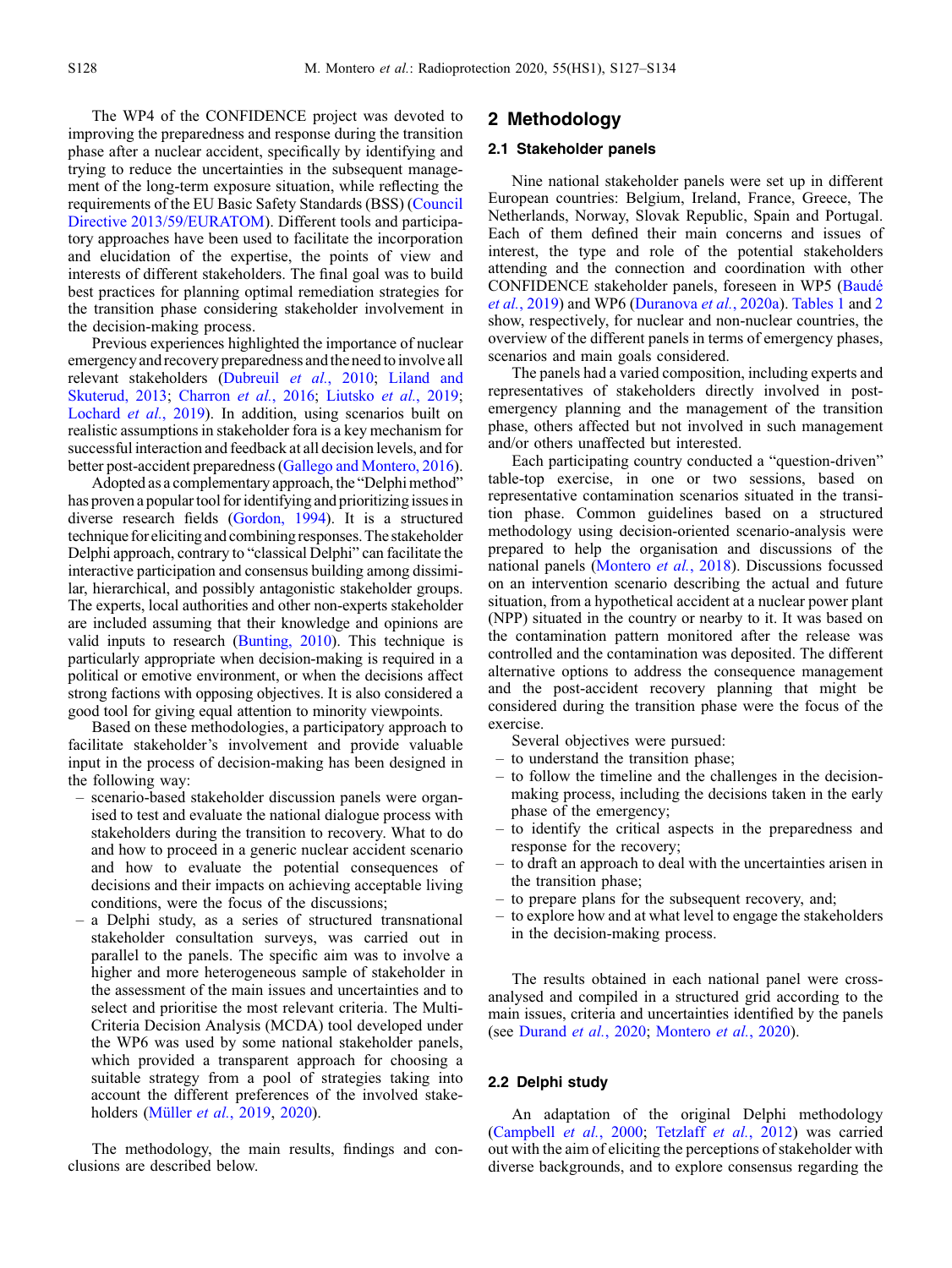| Country         | Partners           | Emergency phases                   | Scenarios                                                                                            | Main objectives/goal                                                                                                                                                                                                                                                                                                    |
|-----------------|--------------------|------------------------------------|------------------------------------------------------------------------------------------------------|-------------------------------------------------------------------------------------------------------------------------------------------------------------------------------------------------------------------------------------------------------------------------------------------------------------------------|
| France          | <b>IRSN/CEPN</b>   | Emergency and<br>transition phases | Evacuation/relocation of<br>population and ban/<br>restriction of the local<br>consumption and trade | To identify and evaluate the<br>uncertainties of concern in the decision-<br>making process during the preparedness<br>phase and their interactions with<br>decision processes                                                                                                                                          |
| Spain           | <b>CIEMAT</b>      | Transition phase                   | Contaminated inhabited<br>and agricultural areas                                                     | To facilitate the engagement of relevant<br>stakeholders in the national post-<br>accident preparedness process, and to<br>assess their understanding of the critical<br>aspects and uncertainties that arise<br>during the transition phrase (to manage)<br>the consequences of the accident and<br>plan the recovery) |
| The Netherlands | <b>WFSR/RIKILT</b> | Transition phase                   | Urban and agricultural<br>contaminated scenarios                                                     | To develop a structured approach<br>involving various stakeholders in order<br>to facilitate the decision-making process<br>after a nuclear incident in the<br>Netherlands                                                                                                                                              |
| Belgium         | <b>SCK.CEN</b>     | Transition phase                   | Urban contamination                                                                                  | To exchange views, experiences and<br>opinions related to the scientific and<br>societal uncertainties in the transition<br>phase                                                                                                                                                                                       |
| Slovakia        | <b>VUJE</b>        | Transition phase                   | Impact of evacuation/<br>relocation of population<br>and urban area recovery                         | To facilitate stakeholders' involvement<br>and to provide valuable input in the<br>process of decision making to improve<br>preparedness for and response during<br>the transition phase                                                                                                                                |

<span id="page-2-0"></span>Table 1. Overview of the nuclear countries' panels.

Table 2. Overview of the non-nuclear countries' panels.

| Country  | Partners       | Emergency phases                                       | Scenarios                                                                                                           | Main objectives/goal                                                                                                                                                                          |
|----------|----------------|--------------------------------------------------------|---------------------------------------------------------------------------------------------------------------------|-----------------------------------------------------------------------------------------------------------------------------------------------------------------------------------------------|
| Ireland  | EPA            | Early emergency response<br>and transition to recovery | Contamination of food and animal<br>feedstuffs in the aftermath of a<br>nuclear accident abroad                     | To identify and address the uncertainties<br>associated with making decisions on<br>food and feed protective actions in the<br>aftermath of a nuclear accident abroad                         |
| Greece   | <b>EEAE</b>    | Emergency response<br>and transition phase             | Contamination in food derived<br>from an accidental release<br>occurring in a neighbouring<br>country               | To trigger the active participation of the<br>stakeholders in formulating an effective<br>approach for dealing with the inherent<br>uncertainties in the management of a<br>nuclear emergency |
| Norway   | <b>DSA</b>     | Transition phase and<br>long-term recovery             | Agricultural scenario following<br>accident at floating Russian<br>nuclear power plant along the<br>Norwegian coast | To discuss priorities and uncertainties<br>related to selection of actions and<br>strategies in the management of food<br>production in transition to long-term<br>recovery                   |
| Portugal | <b>APA/IST</b> | Transition phase and<br>long-term recovery             | Urban and agricultural<br>contaminated areas from an<br>accidental release from the nearby<br>NPP in Spain          | To address the implementation of<br>recovery strategies in the transition<br>phase of a nuclear event and to identify<br>the main uncertainties related to the<br>decision-making process     |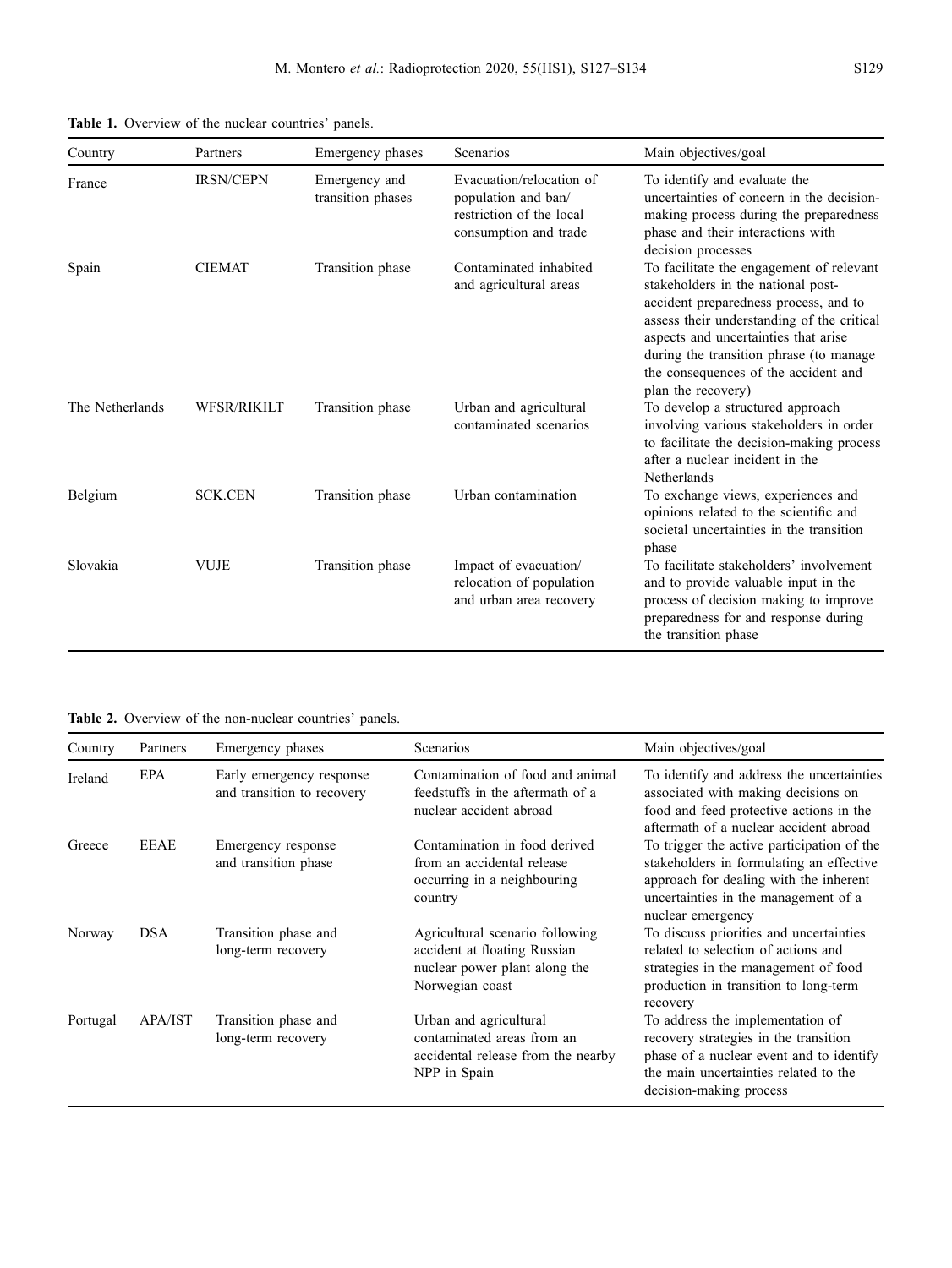most important issues to take into account when planning the transition phase of a nuclear emergency. Therefore, it was not used as a forecasting tool here, but some of the main characteristics of the Delphi tool (anonymity, iteration, feedback) have been maintained.

The study was carried out in two rounds. In the first round, the objective was to assess the importance of different issues, objectives, and challenges for recovery in order to prioritise them. A questionnaire was specifically designed covering the questions of interest (issues to be addressed during the transition phase/objectives of the recovery/challenges) and including a demographic section (with country and professional profile information, and the level of influence in the decision-making). The questionnaires were completed by 86 stakeholders from a sample of relevant stakeholders selected and invited through the WP4 partners from their own countries (Greece, Ireland, Slovak Republic, Spain, The Netherlands, Belgium and Norway).

The second round aimed at ranking the most relevant issues. For this purpose, the same topics as in the first questionnaire were included and the feedback from the aggregate results of the first round was provided to the participants. The participants were asked to distribute the potential efforts or resources (as a percentage) that they would devote to address the five items more relevant for them in each topic, in order to weight their relative importance into a recovery plan. Finally, the importance of different types of uncertainties pointed out in the panel discussions was assessed in order to rate them according to their relative importance. The same stakeholders as involved in the first round were invited. Fourteen Portuguese stakeholders joined this second round, but for methodological purposes, their responses could not be considered in the joint statistic. The final sample was 48% of the total participants in the first round. Figures 1 and 2 show the percentage distribution by participating country and by professional field, respectively. Public authorities (57%) and researchers (13%) were the most represented. The majority of participants (78%) did show a keen interest in the discussion dealing with issues related to the transition phase. However, 45% also referred to their limited influence in the decisionmaking (stated as a mid-level influence).

Both questionnaires were translated to and distributed in the language/s of each country, or in English. Questionnaires were available online on the WP4 webpage and on paper for those who completed them out face to face. The first round of the Delphi study was conducted between June and October 2018 (and May 2019 in Norway), in order to be answered prior to the first panels' sessions. The second round was active between April and May 2019, before the second panel's meetings (in those countries that met twice).

The final responses were obtained by weighting equally all the experts' estimates from the second round and aggregating them. As there were not extreme values that could distort the means, the average was considered a good measure. The analysis was carried out using IBM SPSS 23.

## 3 Main findings from the national panels

A summary of the discussions, findings gathering the views of the stakeholders and conclusions obtained in the



Fig. 1. Distribution of respondents to the second Delphi round by country  $(N=41)$ .



Fig. 2. Distribution by professional field of the sample of stakeholders participating in the second round  $(N=41)$ .

national panels has been included in a project report [\(Montero](#page-7-0) et al.[, 2019](#page-7-0)) and presented as national posters in the final workshop of the CONFIDENCE project ([Duranova](#page-7-0) et al., [2020b](#page-7-0)). Here, the main findings and conclusions have been grouped into four decision specific issues that would be considered in the transition phase.

Regarding the management of consequences arising from decisions taken during the emergency (including evacuation and food restrictions), the panels recognised that the focus of the emergency phase is protecting the human health and that a proper radiological characterisation and knowledge of nonradiological hazards are needed. Uncertainties concerning the timing of decisions, public distrust and stigmatisation are the most challenging issues. Also, questions on the availability of resources and infrastructures necessary to ensure a wellmanaged evacuation, to carry out food restrictions, or to undertake measurement campaigns were highlighted. The need for wider information on the environmental and socioeconomic environment affected, to make better-supported decisions was raised. Stakeholders stressed that is necessary to assure trust among the population in policies developed at the national level and that communication with the affected population is crucial for this. It is important to check that decisions based on modelling data are consistent with the real situation when measurements results become available.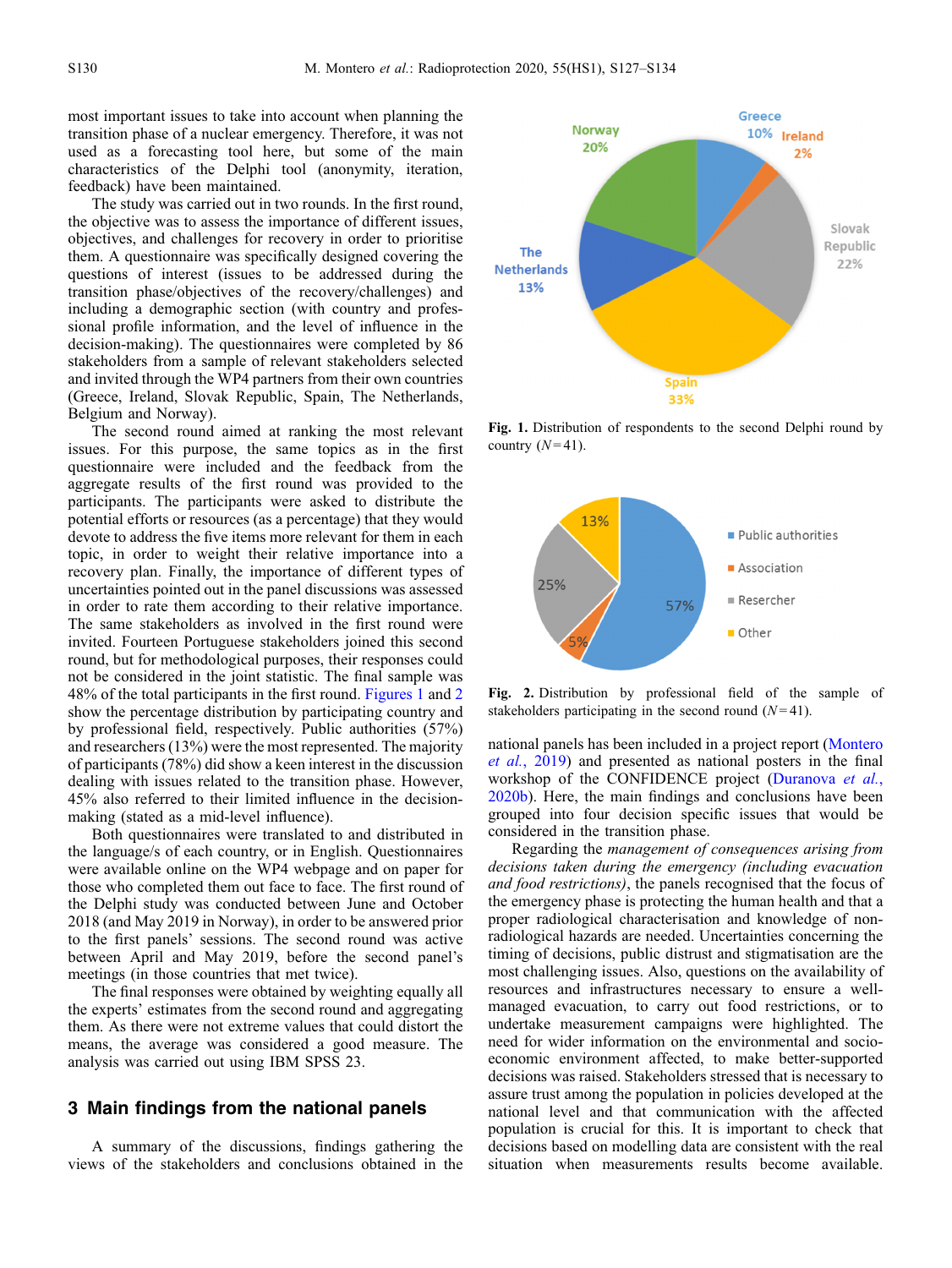<span id="page-4-0"></span>

Fig. 3. Issues to be addressed during the transition phase: average percentage of resources allocated by respondents  $(N=41)$ .

Stakeholders indicated the importance of taking into account during the preparedness phase, the possible societal uncertainties, communication, the different issues and trust in early actions.

Additionally, it was highlighted that the precautionary principle should be used in the emergency phase by restrictions on food production and distribution in order to minimise the possible impact of the contamination during the transition phase. A measurement campaign would allow for a more precise estimation of the radiological impact, diminish the impact of the restrictions and refine the affected areas where remedial measures were needed.

Regarding the protective or remediation actions to implement in urban environments, the main issues were: returning to normal life as soon as possible, and dealing with the possible psychological problems and stigmatisation of people relocated. The panels stated that relocation should be minimised by combining with decontamination actions. The choice of the decontamination actions should be dependent on the level of contamination, taking care of "hot spots" in contaminated areas, and according to the typology and spatial distribution of houses and other buildings, the availability of infrastructures and location of green areas. The management of wastes arising from remedial actions is an additional challenge. The social cost is important in complex urban contamination situations and therefore, the strategies should be evidenceinformed, and with a constrained and temporary implementation, following a graded approach. In addition, it is important to keep a level of flexibility in post-accident management to have room for local decision-making and to involve the population in the decisions, giving freedom of choice and supporting self-reliance of the population.

In relation to protective or remediation actions for agricultural environments, the initial issue is the zoning of the affected areas. Zoning should be clearly set and enforced with ongoing monitoring/measurements programs and, in the first attempt, to identify vulnerable areas and affected agricultural systems. Local conditions and the temporal evolution of contamination and transfer through the food chain are challenges when applying recovery actions. The socio-economic consequences are at least as important as health effects, or even more so, in areas where the food and feed sector are the major industries. Management of agricultural production and husbandry during the first months strongly depends on the seasonal and weather conditions and characteristics of production systems. The strategies should include actions at different levels in the food production chain and should be implemented jointly and interrelated.

Regarding the protection and management of consumption and trade of food and other goods, the issues are mainly related to food control, including restrictions for consumption and trade. Essential elements for the stakeholders are food safety, availability of personnel and resources to undertake decontamination and management of waste resulting from contaminated products. In addition, knowledge is needed on the transfer of contamination through the food chain in order to plan effective strategies to protect the consumers. Monitoring programs and zoning systems, taking into account professionals' advice (e.g. producers and distributors), should be introduced in order to determine restrictions and to evaluate the success of the recovery actions. In the case of food restrictions, a compensation policy should be considered and discussed in advance with relevant stakeholders. The consumer response to the countermeasures taken, especially to what extent consumers will purchase goods produced from affected areas constitutes an important uncertainty. In that respect, communication will play a paramount role in the recovery strategy. The engagement of all actors involved in the food chain, including producers, processors, and distributors is crucial to implement the control measures and provide information to the consumers in order to gain their trust.

Finally, the panels recognised the need for preparedness for the post-accident recovery. It is essential to think broadly about the involvement of stakeholders representing the society in the decision-making processes. Establishing a network of stakeholder during the preparedness phase is key to ensuring the successful implementation of protective actions in the emergency, transition, and recovery phases. In addition, there is a need to make information on radioactivity available to people routinely. The recovery plans should address the minimisation of the radiological impact, as well as other impacts on the population as priority objectives, considering the effectiveness and feasibility of recovery actions in relation to the environmental, social and ethical factors influencing the decision-making process. Waste management also needs to be planned. During the transition phase, a consultation process involving all actors is needed for an effective response. This process requires the identification of key actors in advance, to be supported by predictive and monitoring tools previously adapted, tried and tested for national conditions, and by information on the environmental and socio-economic settings of the affected areas.

With respect to the criteria to assess and select the recovery actions, the stakeholder panels have indicated the following: effectiveness, feasibility, acceptance of countermeasures, radiological criteria, health consequences, side-effects, economical costs, availability of resources and infrastructures, availability of information supporting the decision-making process, trust, effects on the quality of life, public participation, psychosocial consequences, population perception, communication, ethical factors, waste amount and characteristics, among others.

In general, the interaction and engagement of stakeholders in the panel discussions was an enriching task for all stakeholders involved as well as a good introduction to the transition phase and the challenges of its management. In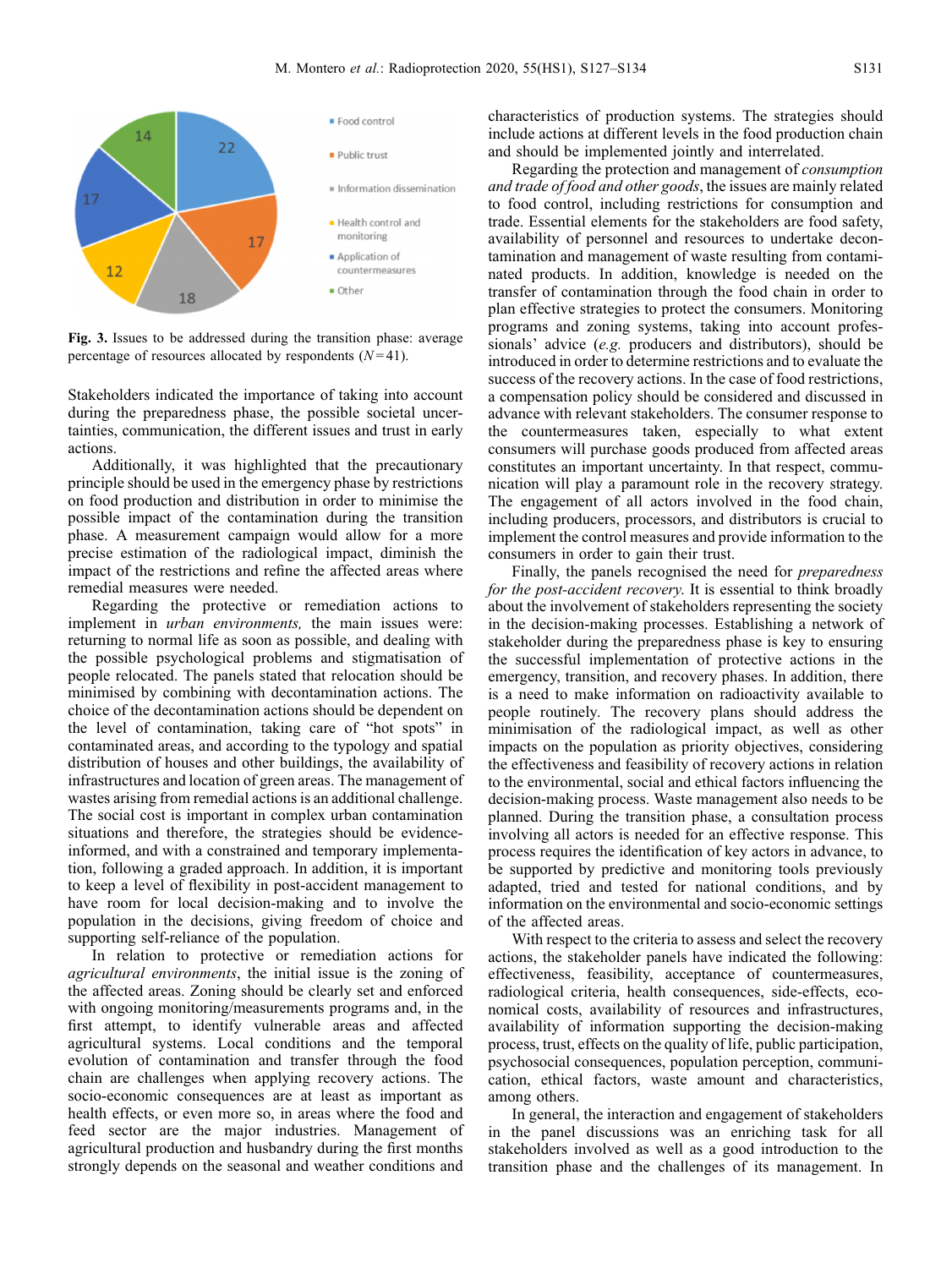summary, the national panels' findings and outputs, with some slight distinctions between non-nuclear and nuclear countries, are:

- as time passes and depending on the distance from the contamination source, the social and economic issues would be probably more important than health issues, and the main goal will be to resume infrastructures and socioeconomic conditions that allow returning, as much as possible, to normal living conditions;
- the implementation of prompt food and animal-feed actions, both in terms of consumption restrictions (followed by gradual release based on actual measurements) or protective actions to reduce the transfer of radioactivity are understood by stakeholders to be essential to preserve the food and agriculture industry;
- it is relevant to involve various stakeholders in the decision-making process in the transition phase;
- the involvement of stakeholder in the preparedness phase is key in the decision-making process. The stakeholders consider that it is important and necessary to understand and be aware of the uncertainties, including the scientific ones, which could arise around decision-making. Most uncertainties can be considered and exercised in the preparedness phase;
- to have predictive and monitoring tools previously adapted, tried and tested, well-identified roles for the different public authorities and other bodies that should act, and well-established coordination, with the provision of adequate resources and infrastructures, are other elements to take into account during the preparedness phase and when planning the recovery strategies;
- there is a need to ensure that information related to the local situation is available at every stage of the decision-making process; local conditions are very important for both the implementation and effectiveness of a particular recovery action;
- communication plans should be ready in advanced; coherent and clear messages understandable by the population should be prepared in order to gain public trust in the implementation of a specific recovery strategy.

## 4 Delphi findings

At the end of the Delphi study, prioritisation of stakeholder preferences and a ranking of those uncertainties perceived as most important for the transition phase were obtained.

[Figure 3](#page-4-0) presents the main issues that the respondents consider need to be addressed during the transition phase and their relative importance in the recovery plans. According to respondents, 22% of the resources should be allocated to the "food control", following by "information dissemination/risk communication" with 18%, and "public trust" and "application of countermeasures" with 17% each. Finally, "health control and monitoring" would receive 12% of efforts. The remaining 14% was allocated to other issues, mainly to "radioactivity surveillance" and "radiological characterization of contaminated areas".

With respect to the objectives of the recovery plan (Fig. 4), the minimisation of the social impacts was the most important



Fig. 4. Objectives of the recovery plan: percentage distribution  $(N = 41)$ .



Fig. 5. Main challenges of the transition phase: percentage distribution of average resources allocated by the participants to the Delphi survey  $(N=41)$ .

objective (with the 27% of resources) very close to the minimisation of the radiological impact (25%). Increase public confidence was perceived as a significant objective of the recovery plan, with 21% of the resources. Less importance is given to the minimisation of the environmental impact (16%) and to the minimisation of economic costs (11%).

Concerning the challenges of the transition phase, Figure 5 presents the most important ones according to respondents. "Communication with the public" (27%) and "roles and coordination of the involved parties" (22%) were perceived as the main challenges to deal with. "Monitoring and certification", as well as "engagement of stakeholders", follow with 15% of resources each. "Acceptability of the recovery strategy by the populations" was weighted with 13% of the efforts. The rest of 8% was divided among other challenges, mainly "the allocation of adequate resources".

Finally, regarding potential uncertainties to be addressed during the transition phase, all 29 uncertainties presented to the participants were considered highly important in the Delphi survey, ranging from 4.6 to 6.05 on a 7-point scale. In general, from the results, three groups of uncertainties can be derived, which mainly represent the views of public authorities and researchers: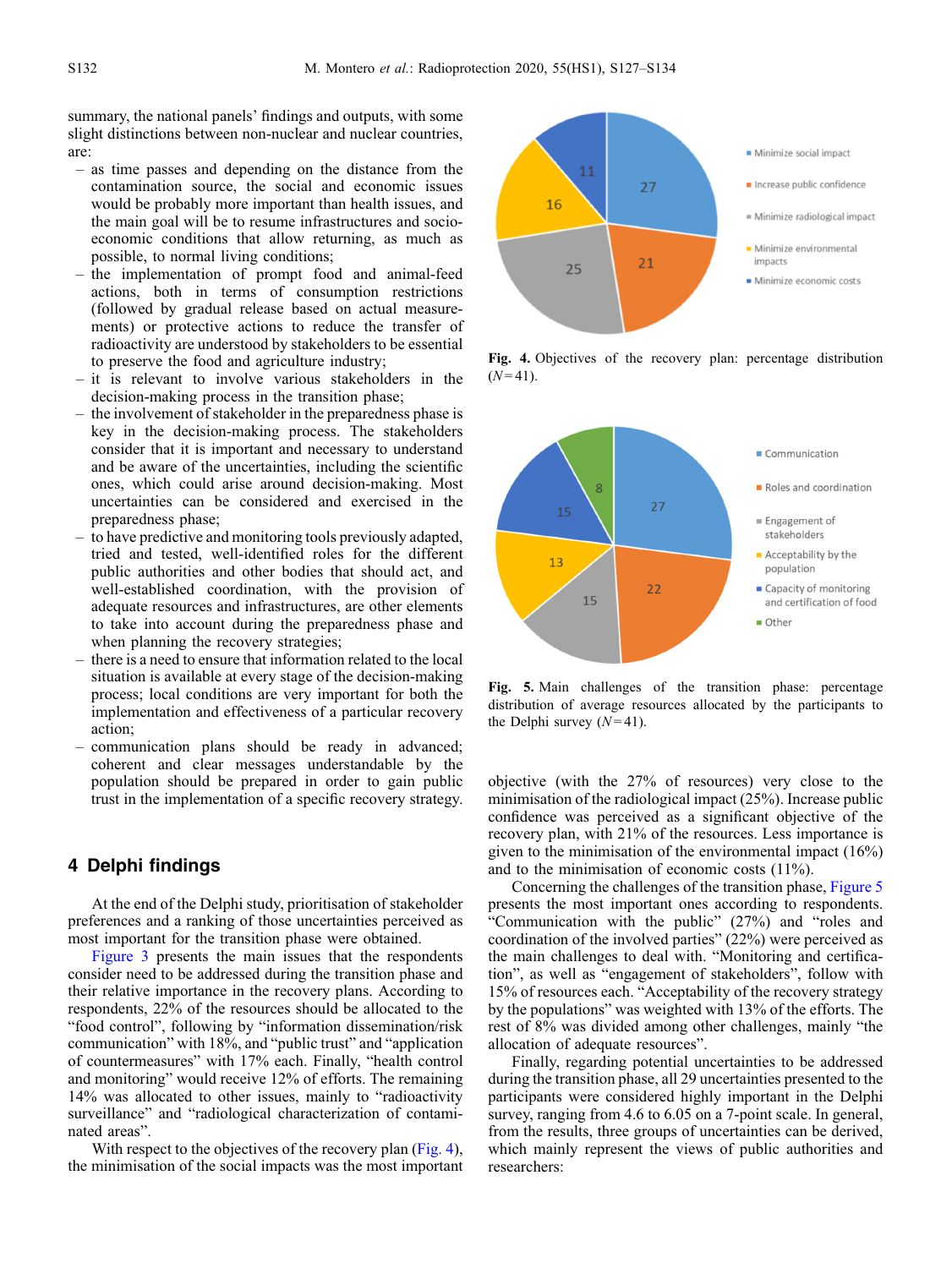- <span id="page-6-0"></span>– high importance: those rated 6 or above: "How to ensure that foods found in homes and on the market do not generate panic or rejection?" "How to avoid stigmatization?" "What are the social consequences of the different strategies?";
- intermediate importance: those rated between 5 and 6, such as "What to do with the waste?" "What is the acceptable level of contamination to lift or finish recovery actions?";
- medium-low importance: those rated 5 or below, such as: "Who will pay compensation?" "How to manage the maintenance and surveillance of restricted areas in the long term?".

Uncertainties highlighted as most important were related to food control and social aspects which were also identified as the main issues to be addressed. Thus, the most important aspects to manage during the transition are, at the same time, those with the most uncertainty.

Standard deviation ranges from 1.03 ("How to ensure that foods found in homes and on the market do not generate panic or rejection?") being the item that generated more agreement among participants (which emphasizes once again its importance); to 1.66 ("What to do with the waste?"), being the aspect that generated the least agreement among responders.

## 5 Conclusions

A structured process of participation combining scenariobased stakeholder discussion panels and structured transnational stakeholder (consultation) surveys (Delphi study) has been used to engage stakeholders in the preparation process for consequence management and post-accident recovery during the transition phase.

The participation of various stakeholder in the national panels was perceived as fruitful by the panellists themselves and conveyed their willingness to continue being involved, reporting the usefulness of the meetings in terms of knowing each other, better identification of roles and coordination and preparedness improvement.

Decision-oriented scenario-analysis clearly demonstrated added value and allowed us to identify, evaluate and optimise countermeasure strategies by involving stakeholders.

The nine panels organized under the CONFIDENCE WP4 allowed a broad and comprehensive view of many issues of interest to be obtained, including the stakeholder priorities associated with decision-making and the preparation of recovery plans during the transition phase of an emergency. Stakeholders were also confronted with uncertainties generated by ambiguity in the decision-making. Preferences and expectations of local and national stakeholders have been collected together with key criteria/attributes influencing the development and preference setting of the recovery strategies within the transition phase. From these results, recommendations to deal with and try to reduce such uncertainties were elaborated upon with the additional aim to identify gaps and further research needs (see [Durand](#page-7-0) *et al.*, 2020).

Using Delphi methodology has allowed the preparation of questions and issues to be used as a basis for panel discussions,

to assess the relevance of the uncertainties identified and to select and prioritise the most relevant preferences and criteria resulting from the different panels so that they can be used in the decision-making tools developed by CONFIDENCE WP6 (see [Müller](#page-7-0) et al., 2019, [2020](#page-7-0); [Duranova](#page-7-0) et al., 2020a).

Stakeholder engagement is essential in the preparedness, response and recovery phase of a nuclear or radiological emergency. Both panels and Delphi technique could be useful tools to facilitate constructive dialogue and consensus-building amongst diverse stakeholder groups. Specifically, the Delphi technique could be a valuable and efficient tool to obtain a quantitative assessment, if relevant stakeholders can be involved. In a complementary way, stakeholder panels can be used to consider the complexity of the relationships among the actors involved in the decision-making confronted with their different views and preferences. For both, it is necessary to maintain an active network of stakeholders to assay the process of national dialogue and to be prepared for possible future nuclear emergencies.

Acknowledgement. The work described in this paper was conducted within the CONFIDENCE project, which was part of the CONCERT project. The CONCERT project received funding from the Euratom Research and Training Programme (2014–2018) under grant agreement No. 662287.

Disclaimer (Art. 29.5 GA). This publication reflects only the author's view. Responsibility for the information and views expressed therein lies entirely with the authors. The European Commission is not responsible for any use that may be made of the information it contains.

### References

- Baudé S, Croüail P, Dewoghélaëre J, Duranova T, Hériard-Dubreuil G, Paiva I, Schneider T, Monteiro-Gil O, Madruga MJ, Reis M. 2019. Stakeholders' preferences and criteria for uncertainty management. CONCERT Deliverable D9.30. Available from [https://www.concert-h2020.eu/en/Publications.](https://www.concert-h2020.eu/en/Publications)
- Bunting SW. 2010. Assessing the stakeholder Delphi for facilitating interactive participation and consensus building for sustainable aquaculture development. Soc. Nat. Resourc. 23(8): 758–775.
- Campbell SM, Cantrill JA, Roberts D. 2000. Prescribing indicators for UK general practice: Delphi consultation study. BMJ 321 (7258): 425.
- Charron S et al. 2016. Overview of the PREPARE WP3: Management of contaminated goods in a post-accidental situation – Synthesis of European stakeholder' panels. Radioprotection 51(HS2): S83– S91. <https://doi.org/10.1051/radiopro/2016038>.
- Council Directive 2013/59/EURATOM, of 5 December. 2013. Laying down basic safety standards for protection against the dangers arising from exposure to ionising radiation. Available from [https://](https://eur-lex.europa.eu/eli/dir/2013/59/oj) [eur-lex.europa.eu/eli/dir/2013/59/oj](https://eur-lex.europa.eu/eli/dir/2013/59/oj).
- Cousins C. 2019. Emergencies, ethics, and evolution, Nordic nuclear and radiation risk estimates – Advances and uncertainties. In: Joint NKS-R&NKS-B Seminar, 15 January, 2019, Stockholm. Available from [http://www.nks.org/download/seminar2019presentations/](http://www.nks.org/download/seminar2019presentations/cousins.pdf) [cousins.pdf](http://www.nks.org/download/seminar2019presentations/cousins.pdf).
- De Lhoneux A. 2017. Proposal for guidelines for the transposition and implementation of the provisions of Directive 2013/59/Euratom on EP&R. Final report prepared by VNS for the European Commission under contract ENER/2015/NUCL/Si2.721507. Report VNS-TR-16-035 v1.